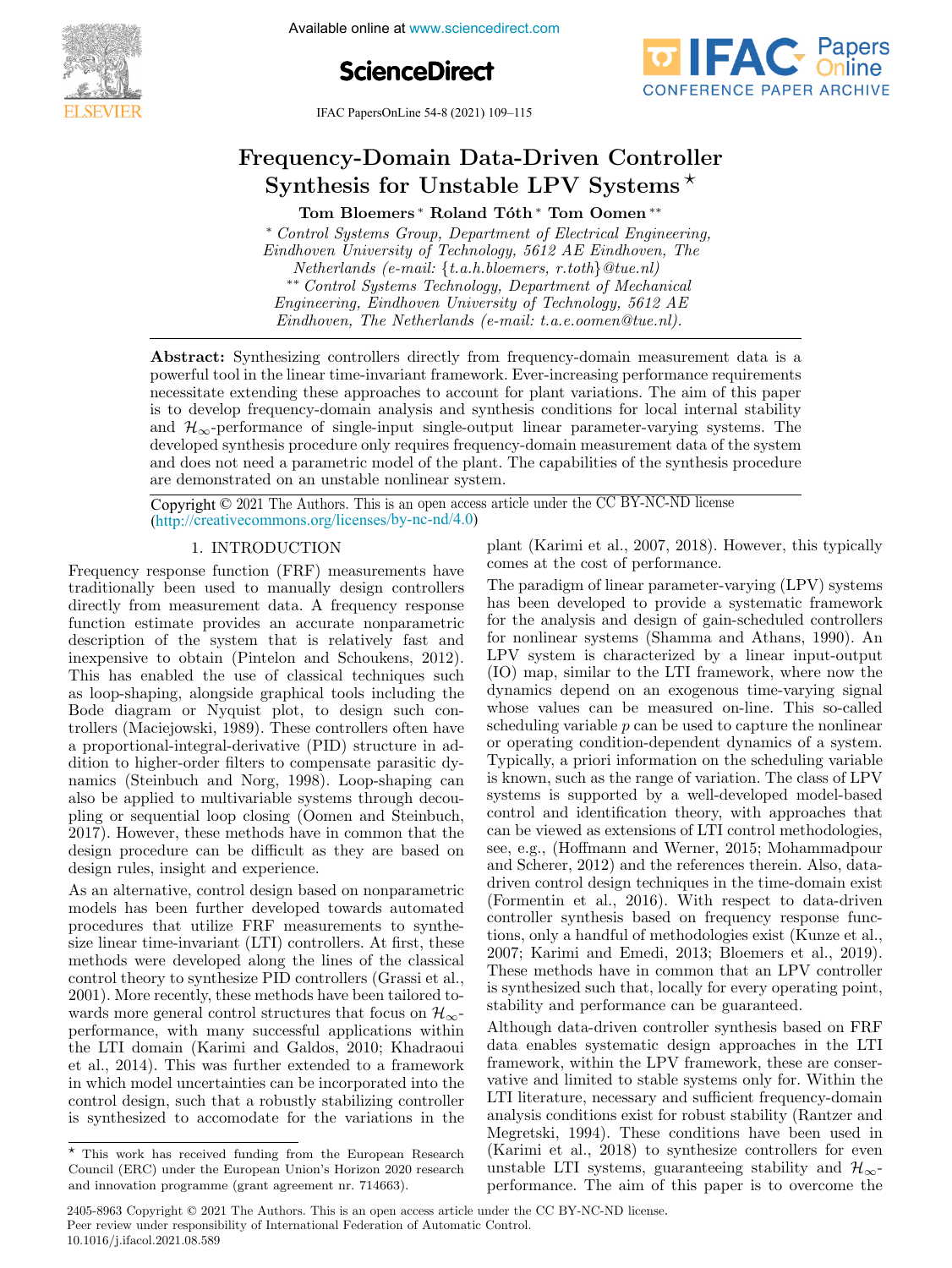limitations currently present for data-driven LPV controller synthesis in the frequency-domain by (i) developing necessary and sufficient analysis and synthesis conditions for (possibly) unstable systems and controllers, and (ii), allowing a rational LPV controller parameterization.

The main contributions of this paper are (C1) a procedure to synthesize LPV controllers for possibly unstable singleinput single-output plants that achieve local internal stability and  $\mathcal{H}_{\infty}$ -performance guarantees. This is achieved by the following sub-contributions.

- C2 Development of a local LPV frequency-domain stability analysis condition.
- C3 Development of an LPV frequency-domain performance analysis condition.

The results in Rantzer and Megretski (1994) are recovered as a special case for stable systems, constituting to C2. Contribution C3 is achieved by developing new insights into the performance conditions presented in (Karimi et al., 2018), that relate to the robust control theory and consequently to LPV systems by means of the main loop theorem, see e.g., (Zhou et al., 1996). Furthermore, the results in (Karimi et al., 2018) are recovered as a special case when the scheduling disappears. Finally, C1 is achieved by utilizing a global parameterization of the LPV controller, for which local stability and performance guarantees are provided by means of C2 and C3.

The paper is organized as follows. In Section 2 the problem setting is defined and the problem of interest is formulated. Then, in Section 3 analysis conditions for stability and performance are derived, constituting to C2 and C3. This is followed by the derivation of a synthesis procedure and the main contribution C1 in Section 4. In Section 5, the capabilities of the proposed methodology are demonstrated by means of a simulation example. Finally, conclusions are drawn in Section 6.

Throughout this paper, R denotes the set of real numbers and  $\mathbb C$  is the set of complex numbers. The imaginary axis is denoted by  $\mathbb{C}_0$  and the right half-plane is denoted by  $\mathbb{C}_+$ . The real part of a complex number  $z \in \mathbb{C}$  is denoted by  $\Re\{z\}$ . The imaginary unit is denoted by  $i = \sqrt{-1}$ . The set of real rational proper and stable transfer functions is denoted as  $\mathcal{RH}_{\infty}$ , while the continuous frequency set associated with the Fourier transform is given by  $\Omega :=$  $\{\mathbb{R}\cup\{\infty\}\}.$ 

#### 2. PROBLEM FORMULATION

#### 2.1 Preliminaries

Consider the single-input single-output (SISO), continuoustime (CT) LPV system, with LPV state-space representation (Tóth,  $2010$ ):

$$
G_p: \begin{cases} \dot{x}(t) & = A(p(t))x(t) + B(p(t))u(t), \\ y(t) & = C(p(t))x(t) + D(p(t))u(t), \end{cases} (1)
$$

where  $x : \mathbb{R} \to \mathbb{X} \subseteq \mathbb{R}^{n_x}$  denotes the state variable,  $u : \mathbb{R} \to \mathbb{U} \subseteq \mathbb{R}$  is the input signal,  $y : \mathbb{R} \to \mathbb{Y} \subseteq \mathbb{R}$ is the output signal and  $p : \mathbb{R} \to \mathbb{P} \subseteq \mathbb{R}^{n_p}$  the scheduling variable.

When the scheduling signal  $p(t) \equiv p$  is frozen in time, the scheduling-dependent matrices in (1) become timeinvariant, i.e., with slight abuse of notation



Fig. 1. Feedback interconnection, including 4-block shaping problems, depending on the scheduling signal.

$$
G_{\mathbf{p}} = \left(\frac{A(\mathbf{p})|B(\mathbf{p})}{C(\mathbf{p})|D(\mathbf{p})}\right) \tag{2}
$$

represents the LPV system with state-space form (1) for constant scheduling p. For a given  $p \in \mathbb{P}$ , (2) describes the local behavior of (1). Hence, (2) is referred to as the frozen behavior of (1).

Taking the Laplace transform of (2) with zero initial conditions results in

$$
\hat{y}(s) = (C(p)(sI - A(p))^{-1}B(p) + D(p)) \hat{u}(s), \qquad (3)
$$

where  $G_{\rm p}(s) = C(p)(sI - A(p))^{-1}B(p) + D(p)$  and s is the Laplace variable. The frozen behavior (2) also has a corresponding Fourier transform

$$
Y(i\omega) = G_{\mathcal{P}}(i\omega)U(i\omega),\tag{4}
$$

where i is the complex unit,  $\omega \in \mathbb{R}$  is the frequency and  $G_p(i\omega)$  represents the frozen Frequency Response Function (fFRF) of (1) for every constant  $p(t) \equiv p \in \mathbb{P}$ (Schoukens and Tóth, 2019).

#### 2.2 Problem statement

The problem addressed in this paper is to design an LPV controller directly from fFRF measurement data. We denote the data  $\mathcal{D}_{N,p_{\tau}} = \{G_p(i\omega_k), p_{\tau}\}_{k=1}^N$ , obtained at the set of operating points  $\mathcal{P} = \{p_\tau\}_{\tau=1}^{N_{\text{loc}}} \subset \mathbb{P}$ . Consider the feedback interconnection in Figure 1. The objective is to design a controller  $K_p$  such that the following requirements are satisfied:

- R1 The closed-loop system in Figure 1 is internally stable in the local sense for all  $p(t) \equiv p \in \mathcal{P}$ .
- R2 The performance channels  $(r, d) \mapsto (e, u)$  in Figure 1 are bounded in the local  $\mathcal{H}_{\infty}$ -norm sense by  $\gamma > 0$  for all  $p \in \mathcal{P}$ .

In the next section, a rational controller parameterization is introduced that allows for a specific formulation of internal stability. This forms the basis to develop analysis conditions for internal stability and  $\mathcal{H}_{\infty}$ -performance. The theory is first formulated for  $p \in \mathbb{P}$  for the sake of generality. This also ensures R1 and R2 for  $p \in \mathcal{P}$ .

#### 3. STABILITY AND PERFORMANCE ANALYSIS CONDITIONS

This section presents local LPV stability and performance analysis conditions. This constitutes to requirements R1 and R2 and contributions C2 and C3, respectively. Based on these results, a data-driven synthesis procedure is developed. Throughout this section, first the results are presented with a continuous frequency spectrum  $\Omega = \{ \mathbb{R} \cup$  $\{\infty\}$ , which will be restricted later by a finite frequency grid  $\Omega_N = {\{\omega_k\}}_{k=1}^N$  corresponding to the data  $\mathcal{D}_{N,p_\tau}$ .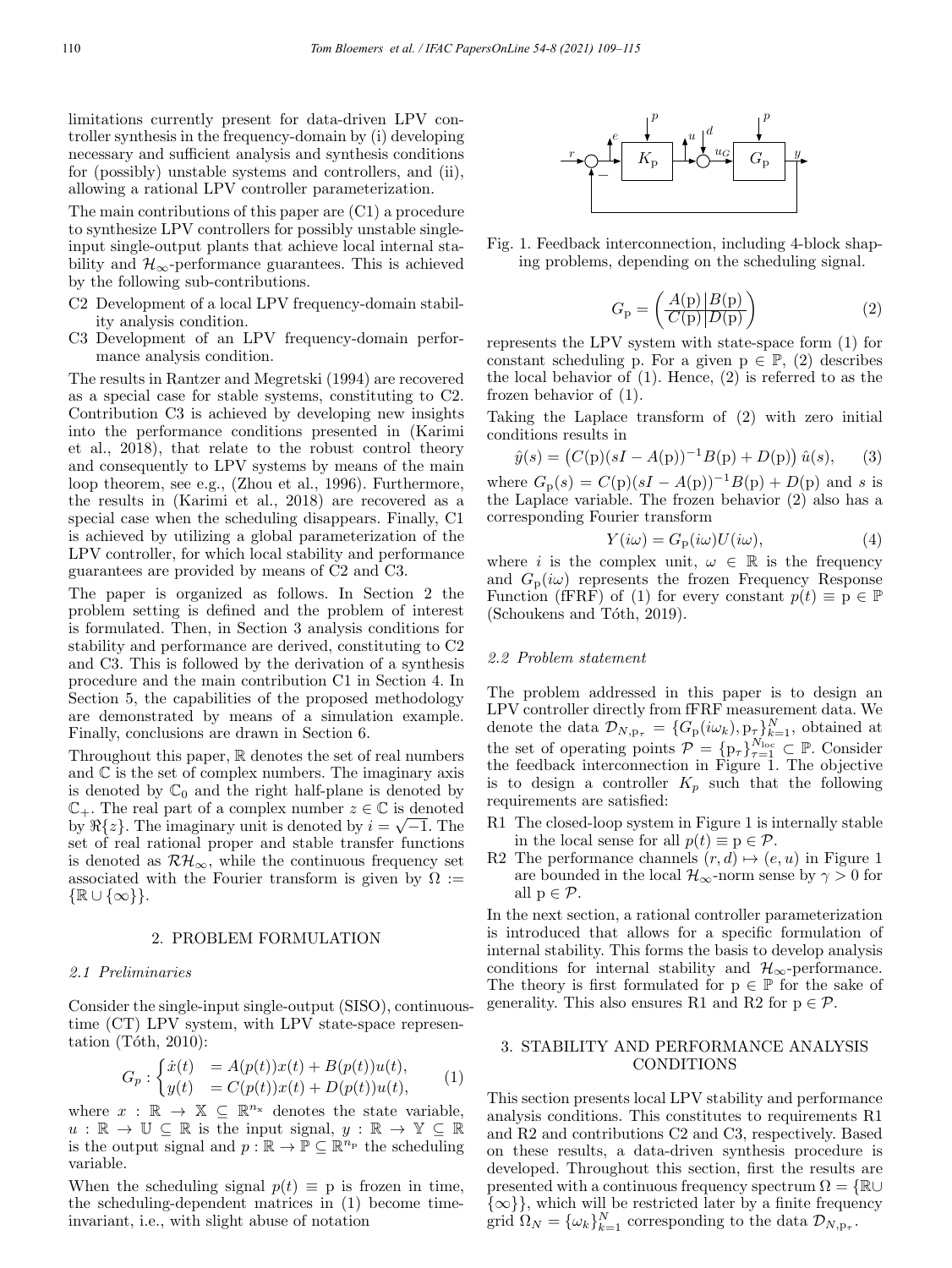## 3.1 Stability

Figure 1 corresponds to the internal stability problem (Doyle et al., 1992, Chapter 3). For a frozen  $p \in \mathbb{P}$ , let the IO map  $T(G_p, K_p) : (r, -d) \mapsto (e, u)$  in Figure 1 be defined by

$$
T(G_{\rm p}, K_{\rm p}) = \begin{bmatrix} S_{\rm p} & S_{\rm p} G_{\rm p} \\ K_{\rm p} S_{\rm p} & T_{\rm p} \end{bmatrix},
$$
 (5)

with  $S_p = (1 + G_p K_p)^{-1}$  and  $T_p = 1 - S_p$ . If  $G_p, K_p \in$  $\mathcal{RH}_{\infty}$ , then  $T(G_{\mathbf{p}}, K_{\mathbf{p}})$  is internally stable if all elements in the IO map  $T(\widetilde{G}_{p}, \widetilde{K}_{p})$ , defined by (5), are stable (Doyle et al., 1992, Chapter 3). If  $T(G_p, K_p) \in \mathcal{RH}_{\infty}$  holds for all frozen  $p \in \mathbb{P}$  then the closed-loop LPV system is called locally internally stable. To assess internal stability for unstable  $G_p$  or  $K_p$ , introduce

$$
G_{\rm p} = N_{G_{\rm p}} D_{G_{\rm p}}^{-1}, \quad \{N_{G_{\rm p}}, D_{G_{\rm p}}\} \in \mathcal{RH}_{\infty}.
$$
 (6)

The two transfer functions  $\{N_{G_p}, D_{G_p}\}\$ are a coprime factorization over  $\mathcal{RH}_{\infty}$  if there exist two other transfer functions  $\{X_p, Y_p\} \in \mathcal{RH}_{\infty}$  such that they satisfy the Bézout identity

$$
N_{G_{\rm p}} X_{\rm p} + D_{G_{\rm p}} Y_{\rm p} = 1. \tag{7}
$$

Correspondingly,  $K_p$  admits the coprime factorization

$$
K_{\rm p} = N_{K_{\rm p}} D_{K_{\rm p}}^{-1}, \quad \{N_{K_{\rm p}}, D_{K_{\rm p}}\} \in \mathcal{RH}_{\infty}.
$$
 (8)

Using these definition, (5) can be represented by

$$
T(G_{\rm p}, K_{\rm p}) = D_{\rm p}^{-1} \begin{bmatrix} D_{G_{\rm p}} D_{K_{\rm p}} & N_{G_{\rm p}} D_{K_{\rm p}} \\ D_{G_{\rm p}} N_{K_{\rm p}} & N_{G_{\rm p}} N_{K_{\rm p}} \end{bmatrix},\tag{9}
$$

with characteristic equation

$$
D_{\rm p} = D_{G_{\rm p}} D_{K_{\rm p}} + N_{G_{\rm p}} N_{K_{\rm p}}.\tag{10}
$$

The feedback system in Figure 1 is internally stable if and only if  $D_{\mathbf{p}}^{-1} \in \mathcal{RH}_{\infty}$ . This follows from the Bézout identity, i.e., set  $N_{K_{\rm p}} = X_{\rm p}$  and  $D_{K_{\rm p}} = Y_{\rm p}$ , then the characteristic equation  $(10)$  equals the Bézout identity  $(7)$ and the feedback system is internally stable. Similarly, the closed-loop LPV system is called locally internally stable if these conditions hold for all  $p \in \mathbb{P}$ .

For the channel transfer  $w \mapsto z$ , where  $w \in \{r, -d\}$  and  $z \in \{e, u\}$ , let

$$
T_{z,w}(G_{p}, K_{p}) = N_{p} D_{p}^{-1}, \qquad (11)
$$

with  $\{N_p, D_p\} \in \mathcal{RH}_{\infty}$  and  $T_{z,w}(G_p, K_p) \in \mathcal{RH}_{\infty}$ , define the corresponding SISO element of  $(9)$ . For example,  $T_{r,e}(G_p, K_p) = N_p D_p^{-1}$  with  $N_p = D_{G_p} D_{K_p}$  defines the sensitivity  $S_p$  in (5) and (9).

The following theorem presents analysis conditions to verify internal stability of a closed-loop LPV system locally, given the plant and controller only.

Theorem 1. Let  $G_p$  and  $K_p$  be as defined in (6) and (8), respectively, and let  $D_p \in \mathcal{RH}_{\infty}$  be as defined in (10). Then the following conditions are equivalent. For all  $p \in \mathbb{P}$ 1a)  $D_n^{-1} \in \mathcal{RH}_{\infty}$ .

1b) 
$$
D_p(s) \neq 0, \forall s \in \mathbb{C}_+ \cup \mathbb{C}_0 \cup \{\infty\}.
$$

1c) There exists a multiplier 
$$
\alpha_p, \alpha_p^{-1} \in \mathcal{RH}_{\infty}
$$
 such that  
 $\Re\{D_p(i\omega)\alpha_p(i\omega)\} > 0, \forall \omega \in \Omega.$ 

The proof can be found in Appendix A. Theorem 1 provides an analysis condition to verify local stability for the closed-loop system if instead of a parametric model  $N_{G_{\rm p}}$  and  $D_{G_{\rm p}}$  are only given in terms of local frequency-



Fig. 2. Generalized LPV plant (a); and performance of the SISO closed-loop map  $w \mapsto z$  (b).

domain data. The test relates to the Nyquist stability theorem, however without the need to visualize the data in terms of a plot and counting encirclements. Instead, if a transfer function  $\alpha_p, \alpha_p^{-1} \in \mathcal{RH}_{\infty}$  can be found such that statement 1c) holds, then Nyquist stability holds and the system is internally stable. The next subsection presents the extension towards a performance analysis condition.

#### 3.2 Performance

This subsection presents an analysis condition to assess locally the  $\mathcal{H}_{\infty}$ -performance of an LPV system. This constitutes contribution C3. To derive performance analysis conditions, we first present the main loop theorem.

Consider the transfer function  $T_{z,w}(G_p, K_p) \in \mathcal{RH}_{\infty}$  of interest in Figure 2a, such that  $w \mapsto z : T_{z,w}(G_{p}, K_{p}),$ and let  $\hat{\Delta} \in \mathbf{B}\hat{\mathbf{\Delta}}$ , with

$$
\mathbf{B}\hat{\mathbf{\Delta}} := \left\{ \hat{\Delta} \in \mathcal{RH}_{\infty} \; \left| \; |\hat{\Delta}(i\omega)| < 1, \, \forall \omega \in \Omega \right. \right\} \tag{12}
$$

a fictitious uncertainty that represents the  $\mathcal{H}_{\infty}$ -performance criterion. Then,  $\mathcal{H}_{\infty}$ -performance of the system in Figure 2a is equivalent to Figure 2b (Skogestad and Postlethwaite, 2001, Theorem 8.7). This is captured by the following theorem.

Theorem 2. (Main loop theorem). Let  $W_T \in \mathcal{RH}_{\infty}$  and  $T_{z,w}(G_{p}, K_{p})$  be defined as in (11). The following statements are equivalent. For all  $p \in \mathbb{P}$ 

2a) 
$$
\sup_{\omega \in \Omega} |W_T(i\omega)T_{z,w}(G_p, K_p)(i\omega)| \leq \gamma
$$
.  
\n2b)  $1 - \gamma^{-1} W_T(i\omega)T_{z,w}(G_p, K_p)(i\omega)\hat{\Delta}(i\omega) \neq 0$ ,  
\n $\forall \omega \in \Omega, \forall \hat{\Delta} \in \mathbf{B}\hat{\Delta}$ .

Theorem 2 is a special case of Zhou et al. (1996, Theorem 11.7), where the weighting filter  $W_T$  is introduced to specify the frequency-dependent design requirements on the map  $w \mapsto z$ . The theorem connects nominal performance to robust stability through the interconnection of the performance channels with a fictitious uncertainty block, see Figure 2b.

The main loop theorem provides useful insight into performance. In the data-driven setting, the absence of a parametric model of  $T_{z,w}(G_p, K_p)$  makes it difficult to turn statement 2b) into a convex constraint as it is generally done in model-based LPV synthesis approaches for gain-scheduling (Hoffmann and Werner, 2015). Hence, in that case statement 2b) is needed to be evaluated for an infinite set of realizations of the fictitious uncertainty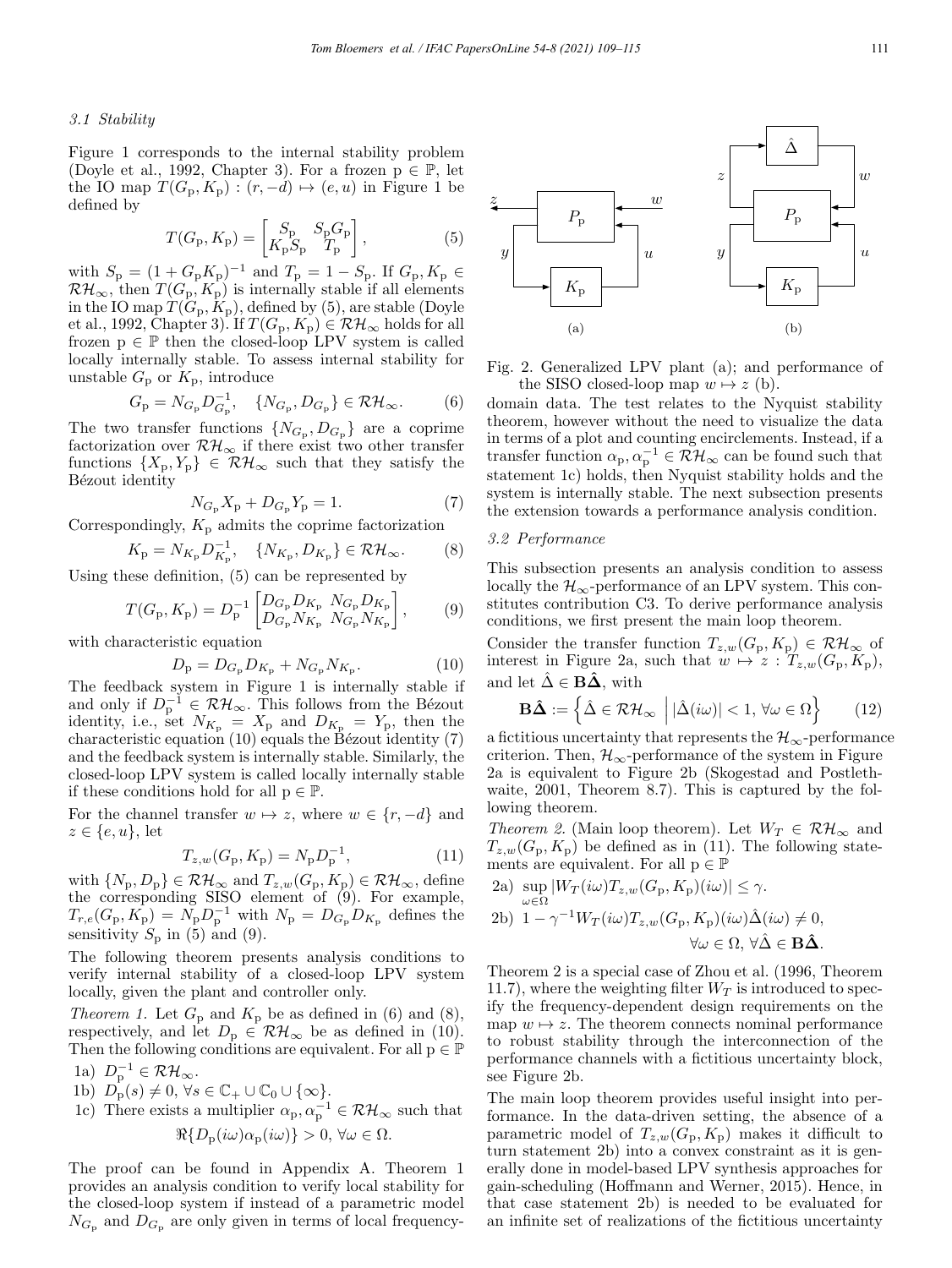

Fig. 3. Illustration of stability and  $\mathcal{H}_{\infty}$ -performance. The transfer function  $\alpha_p$  represents, for each frequency, a line passing through the origin. If this line does not intersect with the disks  $D_p - \gamma^{-1}|W_T N_p|$  for each frequency, then the disks exclude the origin and (2b) must hold.

 $\hat{\Delta}$ , for example, as in (van Solingen et al., 2018). The contribution in this paper is to utilize Theorem 1 together with Theorem 2 to derive a single theorem to analyze both stability and performance without the need to sample  $\Delta$ . Theorem 3. Let  $W_T \in \mathcal{RH}_{\infty}$  and  $T_{z,w}(G_p, K_p)$  be defined as in (11). Requirements R1 and R2 are satisfied if and only if there exists a multiplier  $\alpha_p \in \mathcal{RH}_{\infty}$  with  $\alpha_p^{-1} \in$  $\mathcal{RH}_{\infty}$  such that

$$
\Re\{(D_{\mathcal{P}}(i\omega) - \gamma^{-1}|W_T(i\omega)N_{\mathcal{P}}(i\omega)|)\alpha_{\mathcal{P}}(i\omega)\} > 0, \quad (13)
$$
  

$$
\forall \omega \in \Omega, \forall \mathcal{P} \in \mathbb{P}.
$$

The proof is given in Appendix B. Theorem 3 states that the performance condition 2a) is satisfied if and only if for each frequency  $\omega \in \Omega$  and scheduling value  $p \in \mathbb{P}$  the disks with radius  $\gamma^{-1}|W_T N_p|$ , centered at  $D_p$ , do not include the origin. This holds if there exists a transfer function  $\alpha_{\rm p}, \alpha_{\rm p}^{-1} \in \mathcal{RH}_{\infty}$ , representing for each frequency a line passing through the origin, that does not intersect with the disks. This is illustrated in Figure 3. Theorem 3 also implies internal stability because  $\Re\{D_p(i\omega)\alpha(i\omega)\} > 0$ implies internal stability by Theorem 1.

The analysis condition is especially useful as it provides a local stability and performance result given only a controller and the data  $\mathcal{D}_{N,p_{\tau}}$ . Similar to the stability analysis condition, a parametric model is not required.

## 3.3 Synthesis

We give an equivalent formulation of Theorem 3 that is useful for controller synthesis.

*Theorem 4.* Given  $G_{\rm p} = N_{G_{\rm p}} D_{G_{\rm p}}^{-1}$ , with  $\{N_{G_{\rm p}}, D_{G_{\rm p}}\} \in$  $\mathcal{RH}_{\infty}$  coprime, as defined in (6), and a weighting filter  $W_T \in \mathcal{RH}_{\infty},$  the following statements are equivalent.

4a) There exists a proper rational controller  $K_{\rm p}$  that achieves internal stability and performance as defined in requirements R1 and R2, respectively.

4b) There exists a controller 
$$
K_{\rm p} = \tilde{N}_{K_{\rm p}} D_{K_{\rm p}}^{-1}
$$
, with  $\{N_{K_{\rm p}}, D_{K_{\rm p}}\} \in \mathcal{RH}_{\infty}$ , as defined in (8), such that

$$
\Re\{D_{\mathcal{P}}(i\omega)\} > \gamma^{-1}|W_T(i\omega)N_{\mathcal{P}}(i\omega)|, \forall \omega \in \Omega, \forall \mathcal{P} \in \mathbb{P}.
$$
 (14)

The proof can be found in Appendix C. Theorem 4 is the main result in this paper and presents a local  $\mathcal{H}_{\infty}$ -optimal controller synthesis condition given only data  $\mathcal{D}_{N,p_{\tau}}$ . This is further developed in Section 4, where an optimization

problem is formulated and the controller parameterization is discussed.

## 4. CONTROLLER SYNTHESIS

In this section we develop a procedure to synthesize LPV controllers directly from the frequency-domain measurement data  $\mathcal{D}_{N,p_{\tau}}$ . First, an optimization problem is set up in Section 4.1 that characterizes the synthesis problem based on Theorem 4. This is followed by a discussion on the controller parameterization in Section 4.2.

## 4.1 Controller synthesis

Given the data  $\{\mathcal{D}_{N,p_{\tau}},p_{\tau}\in\mathcal{P}\}\$  and a controller parameterization  $K_{\rm p} = N_{K_{\rm p}} D_{K_{\rm p}}^{-1}$ , the following optimization problem is formulated to satisfy Requirements R1 and R2:

$$
\min_{\theta,\gamma} \quad \gamma
$$
\n
$$
\text{s.t.} \quad \gamma \Re\{D_{\mathbf{p}}(i\omega,\theta)\} > |W_T(i\omega)N_{\mathbf{p}}(i\omega,\theta)| \tag{15}
$$
\n
$$
\forall \omega \in \Omega, \, \mathbf{p} \in \mathcal{P},
$$

where  $\theta$  are the controller parameters.

The optimization problem (15) is generally non-convex. However, a linear parameterization of  $\{N_{K_p}, D_{K_p}\}\$ results in a quasi-convex form of (15) in the controller parameters θ and the performance indicator γ. A bisection algorithm can be used to solve the quasi-convex program. This results in an iterative approach, where for every fixed value of  $\gamma$  a second-order cone program is solved.

To provide stability and performance guarantees, the constraints in (15) need to be satisfied on the infinite set  $\omega \in \Omega$ , leading to a semi-infinite program. One solution is to solve (15) for a finite grid of frequencies  $\Omega_N = {\{\omega_k\}}_{k=1}^N \subset \Omega$ . The frequencies in this grid have to be chosen dense enough such that a Nyquist curve can be interpreted from the data.

## 4.2 Controller parameterization

In Section 3 the rational controller factorization is introduced. This section presents the controller parameterization and the requirements that are need to be satisfied.

- i) The controller must admit the factorization (8). This enables tuning of both the poles and zeros of the controller, in contrast to previous data-driven frequencydomain LPV tuning methods (Kunze et al., 2007; Karimi and Emedi, 2013; Bloemers et al., 2019).
- ii) The scheduling-dependency must be chosen such that  $\{N_{K_{\rm p}}, D_{K_{\rm p}}\} \in \mathcal{RH}_{\infty}$  for all  $p \in \mathbb{P}$ .
- iii) A linear parameterization of  $N_{K_p}$  and  $D_{K_p}$  is preferred to keep (15) quasi-convex.
- iv) The controller structure must be such that the multiplier  $\alpha_p$  can be absorbed. This requirement can be alleviated, but consequently results in a bi-linear optimization problem between the controller parameters and multiplier  $\alpha_{p}$ .
- v) A monic structure of  $D_{K_p}$  avoids a trivial solution to (15). Furthermore, this ensures that  $D_{K_{\rm p}}^{-1}$  is welldefined for all  $p \in \mathbb{P}$ .

An orthonormal basis function (OBF)-based representation  $(T<sub>óth</sub>, 2010)$  is a natural choice to parameterize the controller factors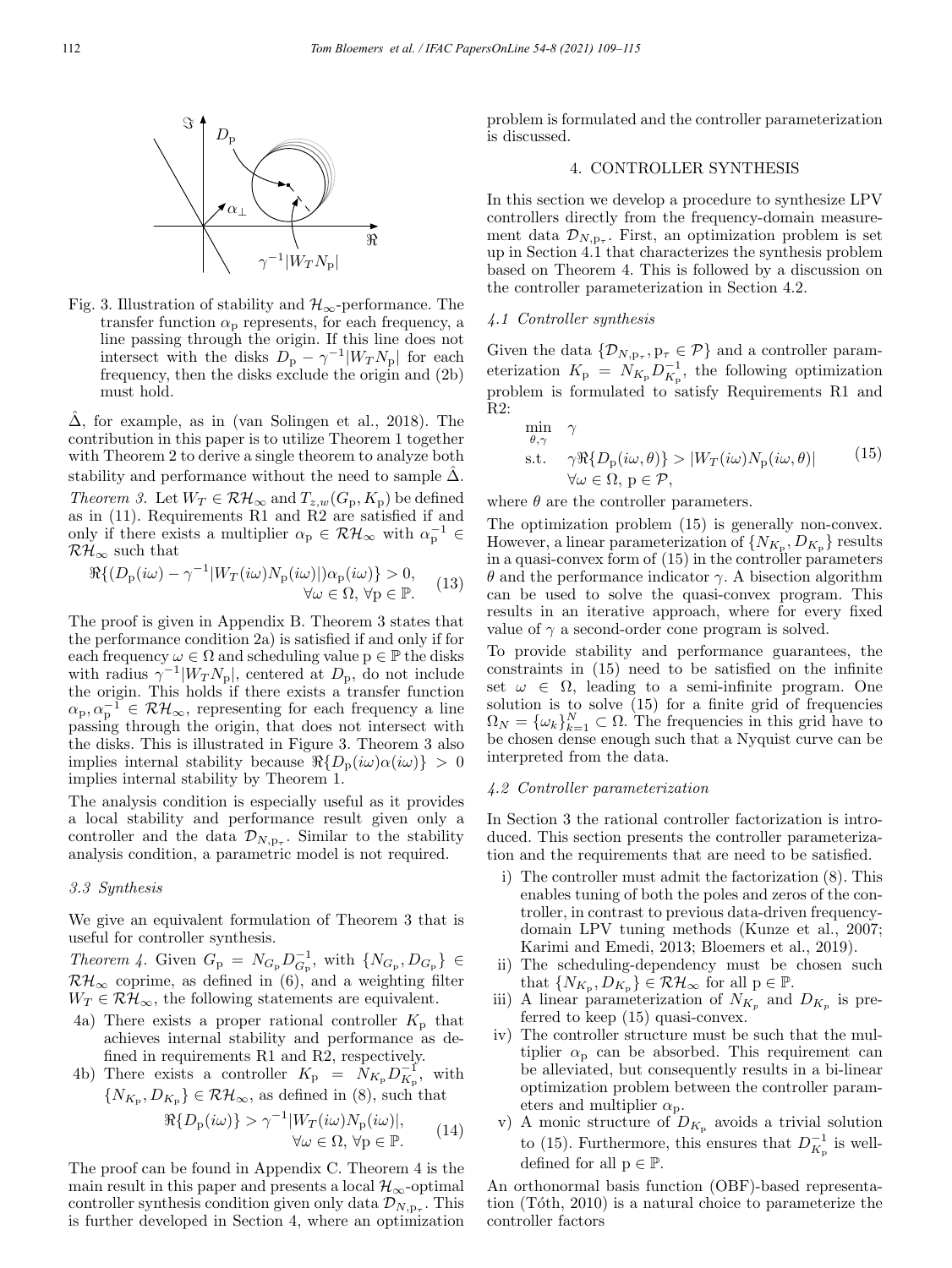

Fig. 4. Controller realization through (a) the series connection of the LFR representations  $N_{K_p}$  $\mathcal{F}_u(\mathcal{N}, \Delta_{\mathcal{N}}(p))$  and  $D_{K_p} = \mathcal{F}_u(D^{-1}, \Delta_{\mathcal{D}}(p))$  and (b)  $K_p = \mathcal{F}_u(\mathcal{K}, \Delta_{\mathcal{K}})$ , with  $\Delta_{\mathcal{K}} = \text{diag}(\Delta_{\mathcal{N}}, \Delta_{\mathcal{D}})$ .

$$
N_{K_{\mathbf{p}}}(s) = \sum_{i=0}^{n_N} w_i(\mathbf{p}) \phi_i(s), \tag{16a}
$$

$$
D_{K_{\rm p}}(s) = \sum_{i=0}^{n_D} v_i({\rm p})\varphi_i(s),
$$
 (16b)

such that the requirements  $(i)-(v)$  are satisfied. Here,  $\{\phi_i\}_{i=0}^{n_N}$  and  $\{\varphi_i\}_{i=0}^{n_D}$  with  $\phi_0 = \varphi_0 = 1$  and  $n_D \ge n_N$  are the sequence of basis functions, with coefficient functions

$$
w_i(\mathbf{p}) = \sum_{\ell=1}^m \breve{w}_i^{\ell} \psi_{\ell}(\mathbf{p}), \qquad (17)
$$

and similarly for  $v_i(p)$ . Here, the coefficient functions are formed through a chosen functional dependence, e.g., affine, polynomial or rational dependence characterized by the basis functions  $\{\psi_{\ell}\}_{\ell=1}^m$ . See (Tóth, 2010, Chapter 9.2) for an overview of OBF based LPV model structures and their properties.

Remark. The concept in this paper is to shape the global behavior of the controller by tuning the parameterdependent coefficient functions based on their local behavior, i.e., for constant p.

#### 4.3 Controller implementation

The OBF parameterizations admit a linear fractional representation (LFR)-structure. In this structure, the dependency on the scheduling variable  $p$  is extracted by formulating (16a) and (16b) in terms of LTI systems, denoted by N and D, such that  $N_{K_p} = \mathcal{F}_u(\mathcal{N}, \Delta_{\mathcal{N}}(p))$ and  $D_{K_p} = \mathcal{F}_u(\mathcal{D}^{-1}, \Delta_{\mathcal{D}}(p))$ , respectively, where  $\mathcal{F}_u$  is the upper linear fractional transformation Zhou et al. (1996), see Figure 4a. As a consequence of controller restriction (v), the inverse input-output map  $\mathcal{D}^{-1}$  exists for all  $p \in \mathbb{P}$ . This inverse is obtained through partial inversion of the IO map, see, e.g., (Zhou et al., 1996, Chapter 10). The controller is formed through the series connection of the LFRs  $\mathcal N$  and  $\mathcal D^{-1}$ , resulting in the LFR  $\mathcal K$  such that  $K_p = \mathcal{F}_u(\mathcal{K}, \text{diag}(\Delta_{\mathcal{N}}, \Delta_{\mathcal{D}}))$ , see Figure 4b.

## 5. RESULTS

Consider a DC motor with mass imbalance corresponding to the following dynamic behavior

Table 1. Parameters of the unbalanced disk.

| Parameter                   |   | Value                                          | Unit            |
|-----------------------------|---|------------------------------------------------|-----------------|
| Motor torque constant       | K | 0.0536                                         | Nm/A            |
| Motor resistance            | R | 9.50                                           | Ω               |
| Motor impedance             | L |                                                | H               |
| Disk inertia                |   | $\frac{0.84 \cdot 10^{-3}}{2.2 \cdot 10^{-4}}$ | Nm <sup>2</sup> |
| Viscous friction            | b | $6.6 \cdot 10^{-5}$                            | Nms/rad         |
| Additional mass             | M | 0.07                                           | kg              |
| Mass - center disk distance |   | 0.042                                          | m               |



Fig. 5. Magnitude plots of the frozen closed-loop sensitivity functions in blue. Their respective weighting filters are shown in orange.

$$
\begin{bmatrix}\n\dot{\theta}(t) \\
\ddot{\theta}(t) \\
\dot{I}(t)\n\end{bmatrix} = \begin{bmatrix}\n0 & 1 & 0 \\
Mgl & -\frac{b}{J} & \frac{K}{J} \\
0 & -\frac{K}{L} & -\frac{R}{L}\n\end{bmatrix} \begin{bmatrix}\n\theta(t) \\
\dot{\theta}(t) \\
I(t)\n\end{bmatrix} + \begin{bmatrix}\n0 \\
0 \\
\frac{1}{L}\n\end{bmatrix} u(t),
$$
\n(18a)

$$
y(t) = \theta(t),\tag{18b}
$$

where  $\theta \in [-\pi, \pi] = \mathbb{Y}$  denotes the rotation angle of the disk and  $u \in \mathbb{U}$  is the input voltage. Furthermore, we define by  $p(t) = \text{sinc}(\theta(t)) \in \mathbb{P}$  the scheduling variable. The parameters of the unbalanced disk are given in Table 1. The unbalanced disk, intrinsically an unstable system, can be thought of as an inverted pendulum rotating around its origin. A set of FRF data of the coprime factors  ${N_{G_p}, D_{G_p}}$  (derived analytically) is obtained at  $N_{loc} = 9$ equidistantly distributed frozen operating points  $p \in \mathcal{P} \subset$  $\mathbb P$  and  $N_\omega = 400$  logarithmically spaced frequency points  $\omega \in \Omega_N \subset [10^{-2}, 200\pi]$  rad/s. The data is obtained in a discrete-time setting under a zero-order-hold assumption at a sampling-rate  $T_s = 0.005$  sec.

The control objective is to design a discrete-time controller that achieves good reference tracking and disturbance rejection. The chosen control architecture is that of Figure 1, i.e., a four-block problem. The performance specifications are captured in terms of the weighting filters  $W_T$ , which are shown in Figure 5. The controller factors  ${N_{K_p}, D_{K_p}}$  are parameterized by 5th order pulse basis functions, i.e.,  $\{\phi_i(s)\}_{i=0}^{n_N=5} = \{\varphi_i(s)\}_{i=0}^{n_D=5} = \{z^{-i}\}\.$  The controller coefficients are chosen to have affine dependence on p, resulting in  $\{\psi(p)\}_{\ell=1}^{m=2} = \{1, p\}.$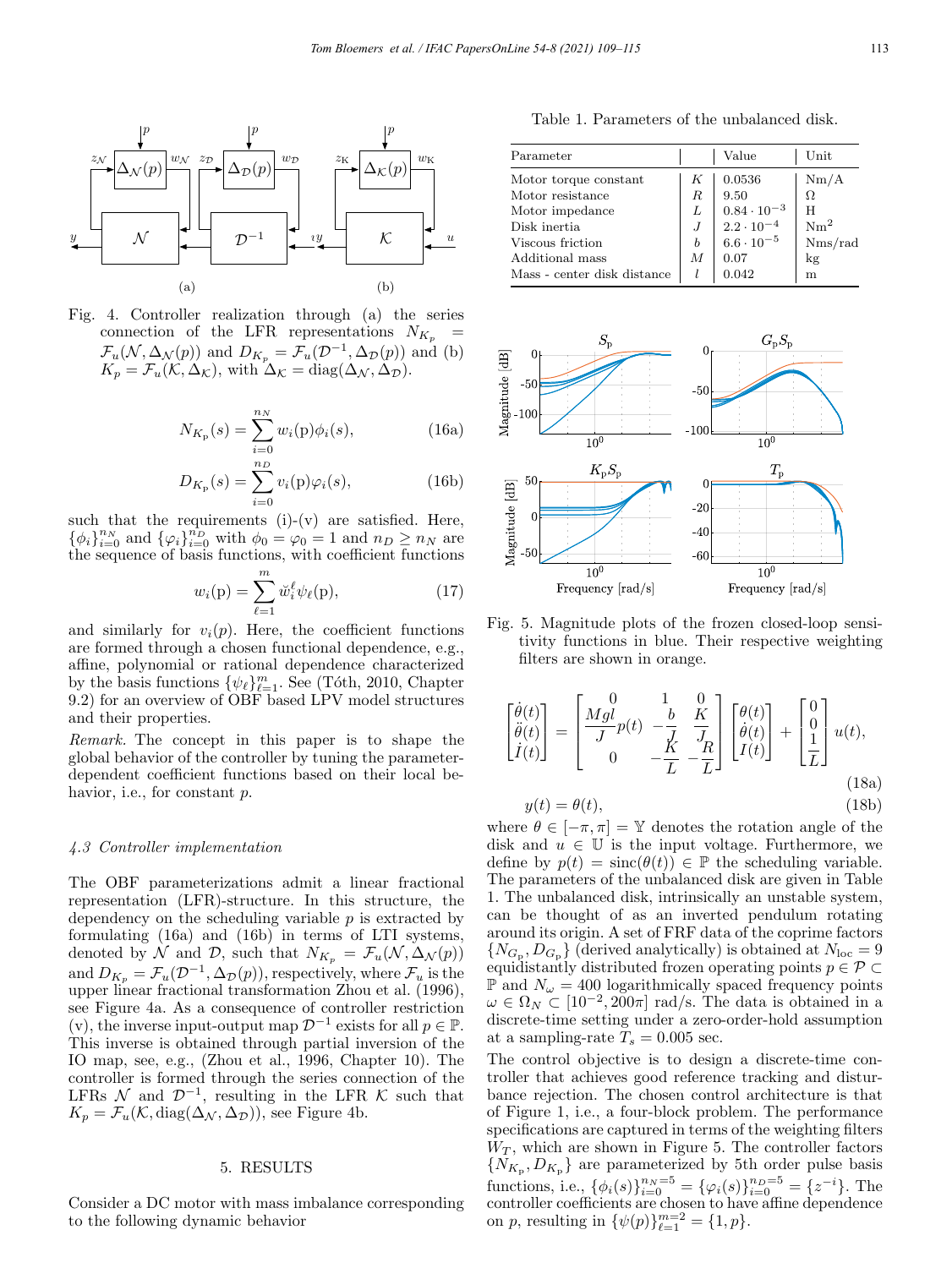

Table 2. Controller parameters of  $\{N_{K_p}, D_{K_p}\}$ 

Fig. 6. Magnitude plot of the controller  $K$  in blue and  ${N_{K_p}, D_{K_p}}$ , each being parameterized with 5th order pulse bases, in orange and yellow, respectively. The plots are shown at frozen operating points  $p \in \mathcal{P}$ .



Fig. 7. Step responses of the closed-loop system using the data-driven LPV control design. The step responses are shown at frozen operating points  $p \in \mathcal{P}$ .

The controller design results in an LPV controller that achieves a performance of  $\gamma = 1.15$ . The controller parameters are given in Table 2 and the magnitude plots of the controller and its factorization are given in Figure 6. The local step responses in Figure 7 shows satisfactory performance, indicating that the LPV controller is able to adapt itself to the operating condition changes of the system based on the available information of the scheduling signal.

Figure 8 shows the reference tracking performance of the closed-loop nonlinear system with the designed LPV controller. Remark that, in contrast to before, the scheduling variable is varying over time. It can be observed that stability as well as good performance in terms of reference tracking is achieved for time-varying scheduling trajectories. However, due to the considered local stability and performance setting in this paper, stability can only be guaranteed for sufficiently slow variations of the scheduling parameter.

## 6. CONCLUSION

This paper presents an LPV controller synthesis approach which enables the design of operating conditiondependent controllers directly from frequency-domain measurement data. This approach enables the design of rational LPV controllers, in contrast to existing data-



Fig. 8. Simulation of the closed-loop nonlinear system with the designed LPV controller. The top plot shows the reference trajectory and angle of the disk in dashed orange and blue, respectively. The bottom plot shows the variation of the scheduling variable.

driven methods in the literature. The capabilities of this approach are presented through a case study on an unstable nonlinear system. We emphasize that only estimates of frozen frequency response functions of the plant are required, no parametric plant model is needed.

### REFERENCES

- Bloemers, T., Tóth, R., and Oomen, T. (2019). Towards Data-Driven LPV Controller Synthesis Based on Frequency Response Functions. In Proc. of the 58th IEEE Conference on Decision and Control. Nice, France.
- Doyle, J.C., Francis, B.A., and Tannenbaum, A.R. (1992). Feedback Control Theory. Macmillan Publishing Co.
- Formentin, S., Piga, D., Tóth, R., and Savaresi, S.M. (2016). Direct learning of LPV controllers from data. Automatica, 65, 98–110.
- Grassi, E., Tsakalis, K.S., Dash, S., Gaikwad, S.V., MacArthur, W., and Stein, G. (2001). Integrated system identification and PID controller tuning by frequency loop-shaping. IEEE Transactions on Control Systems Technology, 9(2), 285–294.
- Hoffmann, C. and Werner, H. (2015). A survey of linear parameter-varying control applications validated by experiments or high-fidelity simulations. IEEE Transactions on Control Systems Technology, 23(2), 416–433.
- Karimi, A. and Emedi, Z. (2013).  $\mathcal{H}_{\infty}$  gain-scheduled controller design for rejection of time-varying narrowband disturbances applied to a benchmark problem. European Journal of Control, 19(4), 279–288.
- Karimi, A. and Galdos, G. (2010). Fixed-order  $\mathcal{H}_{\infty}$ controller design for nonparametric models by convex optimization. Automatica, 46(8), 1388–1394.
- Karimi, A., Kunze, M., and Longchamp, R. (2007). Robust controller design by linear programming with application to a double-axis positioning system. Control Engineering Practice, 15(2), 197–208.
- Karimi, A., Nicoletti, A., and Zhu, Y. (2018). Robust  $\mathcal{H}_{\infty}$  controller design using frequency-domain data via convex optimization. International Journal of Robust and Nonlinear Control, 28, 3766–3783.